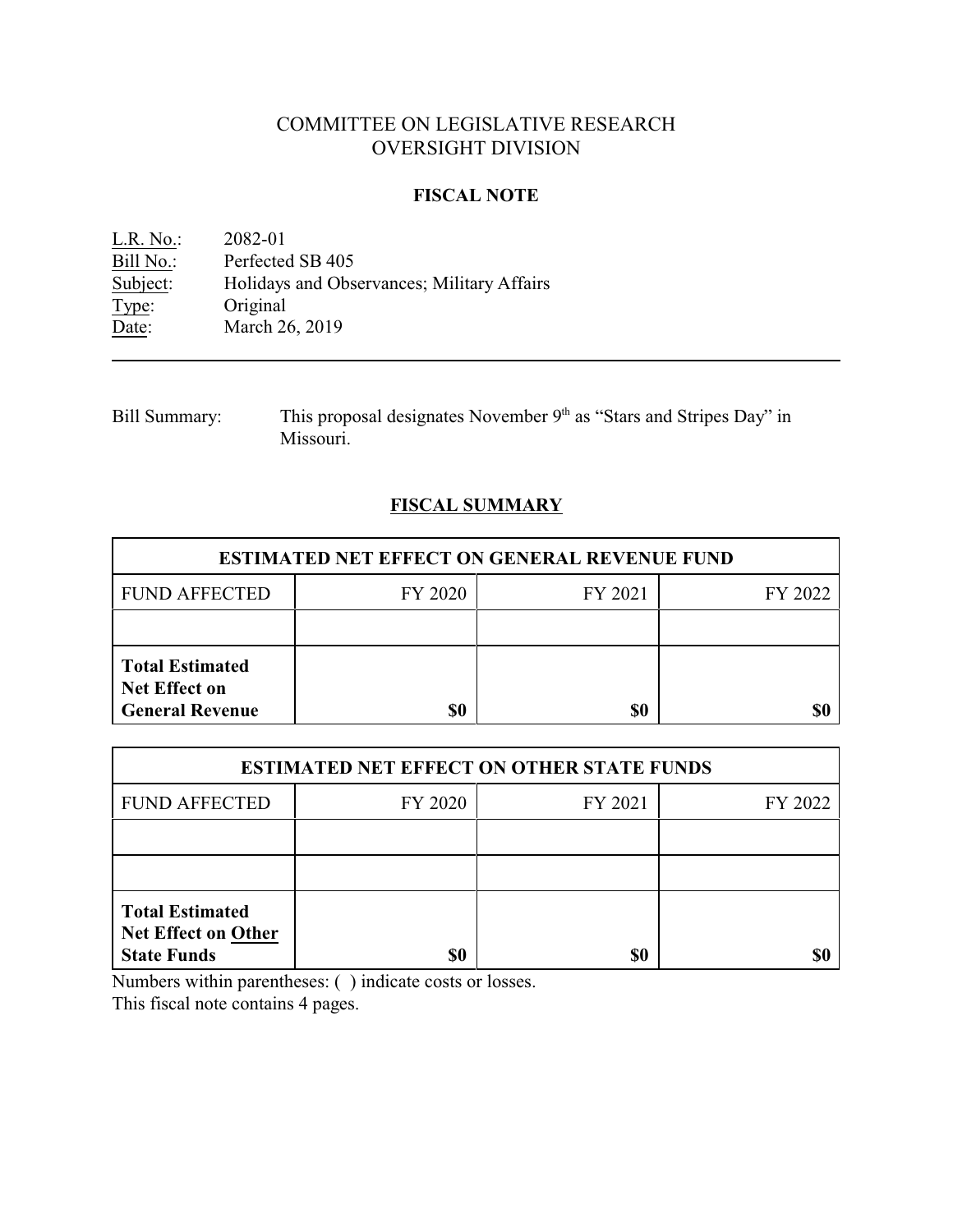L.R. No. 2082-01 Bill No. Perfected SB 405 Page 2 of 4 March 26, 2019

| <b>ESTIMATED NET EFFECT ON FEDERAL FUNDS</b>                        |         |         |         |  |
|---------------------------------------------------------------------|---------|---------|---------|--|
| <b>FUND AFFECTED</b>                                                | FY 2020 | FY 2021 | FY 2022 |  |
|                                                                     |         |         |         |  |
|                                                                     |         |         |         |  |
| <b>Total Estimated</b><br>Net Effect on All<br><b>Federal Funds</b> | \$0     | \$0     |         |  |

| <b>ESTIMATED NET EFFECT ON FULL TIME EQUIVALENT (FTE)</b>    |         |         |         |  |
|--------------------------------------------------------------|---------|---------|---------|--|
| <b>FUND AFFECTED</b>                                         | FY 2020 | FY 2021 | FY 2022 |  |
|                                                              |         |         |         |  |
|                                                              |         |         |         |  |
| <b>Total Estimated</b><br><b>Net Effect on</b><br><b>FTE</b> |         |         |         |  |

 $\Box$  Estimated Net Effect (expenditures or reduced revenues) expected to exceed \$100,000 in any of the three fiscal years after implementation of the act.

| <b>ESTIMATED NET EFFECT ON LOCAL FUNDS</b> |         |         |         |
|--------------------------------------------|---------|---------|---------|
| <b>FUND AFFECTED</b>                       | FY 2020 | FY 2021 | FY 2022 |
| Local Government                           | \$0     | \$0     | \$0     |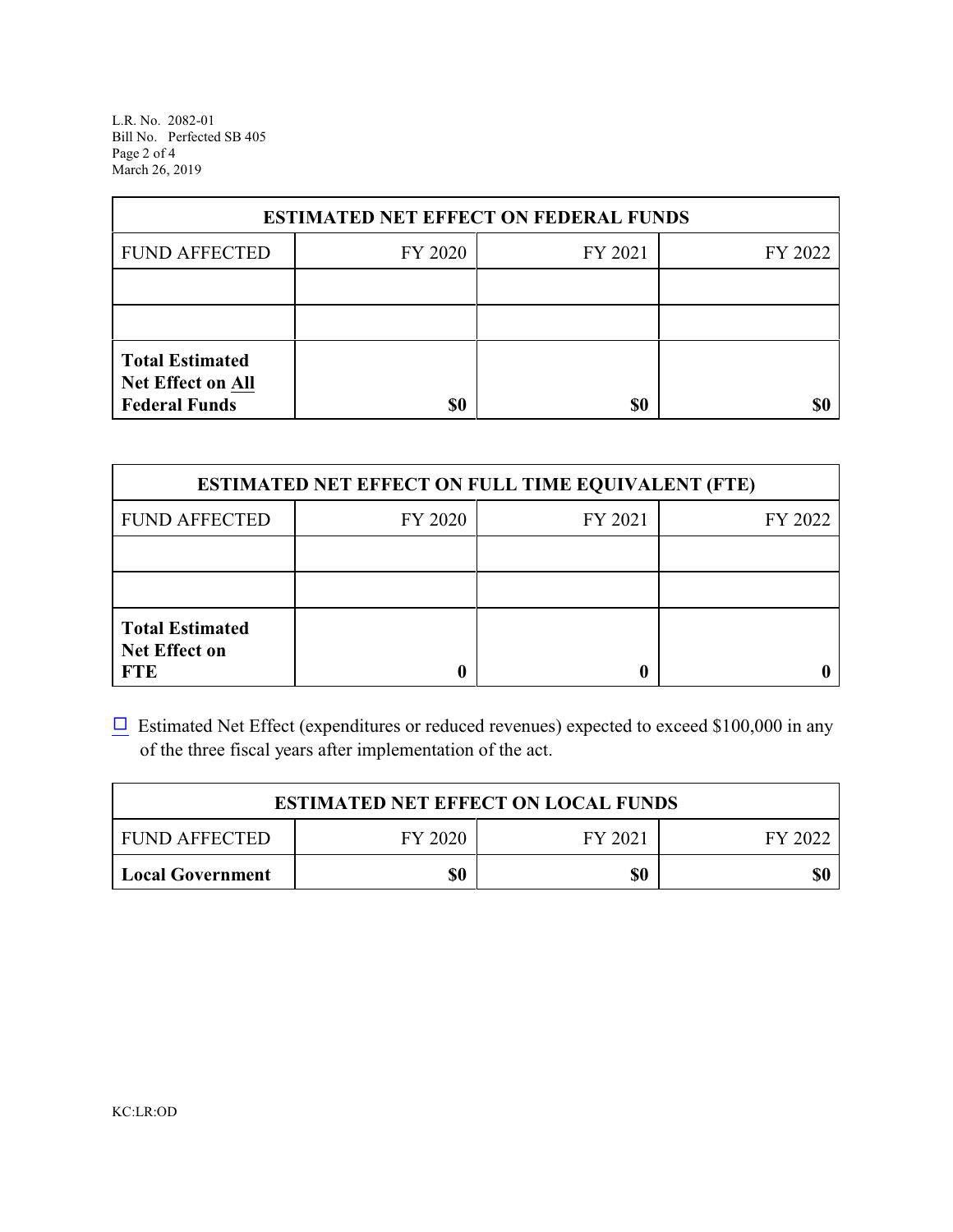L.R. No. 2082-01 Bill No. Perfected SB 405 Page 3 of 4 March 26, 2019

#### **FISCAL ANALYSIS**

#### ASSUMPTION

Officials from the **Office of Administration** and the **Department of Public Safety** - **Missouri Veterans Commission** each assume the proposal will have no fiscal impact on their respective organizations.

**Oversight** notes that the above mentioned agencies have each stated the proposal would not have a direct fiscal impact on their respective organizations. Oversight does not have any information to the contrary. Therefore, Oversight will reflect a zero impact on the fiscal note.

| FISCAL IMPACT - State Government | FY 2020<br>$(10 \text{ Mo.})$ | FY 2021                       | FY 2022                       |
|----------------------------------|-------------------------------|-------------------------------|-------------------------------|
|                                  | $\underline{\underline{\$0}}$ | $\underline{\underline{\$0}}$ | $\underline{\underline{\$0}}$ |
| FISCAL IMPACT - Local Government | FY 2020<br>$(10 \text{ Mo.})$ | FY 2021                       | FY 2022                       |
|                                  | $\underline{\underline{\$0}}$ | <u>\$0</u>                    | $\underline{\underline{\$0}}$ |
|                                  |                               |                               |                               |

### FISCAL IMPACT - Small Business

No direct fiscal impact to small businesses would be expected as a result of this proposal.

#### FISCAL DESCRIPTION

The proposed legislation appears to have no direct fiscal impact.

This legislation is not federally mandated, would not duplicate any other program and would not require additional capital improvements or rental space.